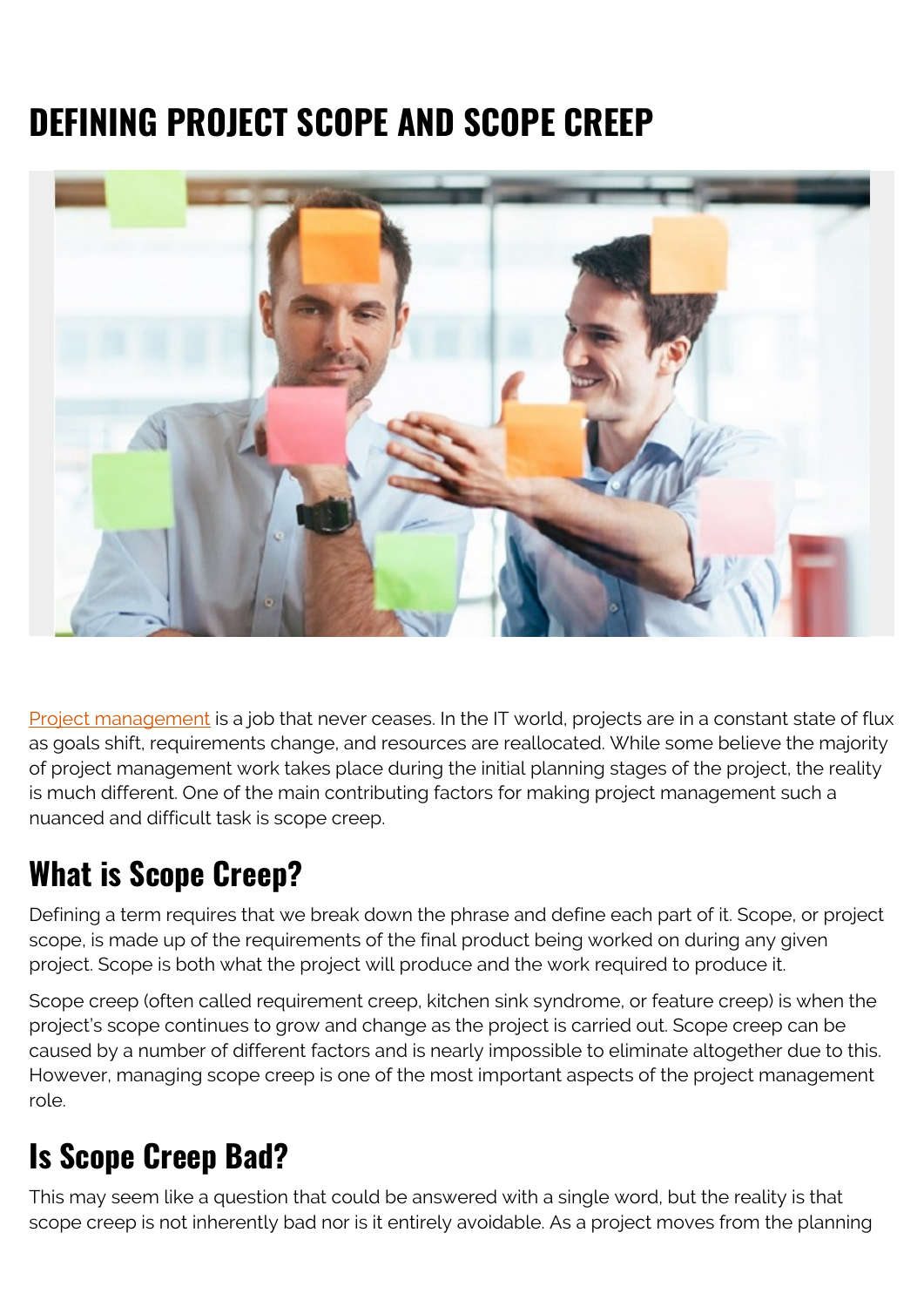stages into the execution stages, it's natural for some scope creep to occur. After all, even the most well-defined and researched project plan is not going to be created by someone who can foresee the future.

As the project is carried out, requirements can change due to a number of uncontrollable environmental factors depending on the nature of the work. What's more, projects naturally evolve over time as new discoveries are made and better solutions are created. Some scope creep should always be expected on any project, but that doesn't mean scope creep should go unchecked.

Rampant scope creep can cause projects to become delayed, go over budget, or bloat to completely unmanageable levels. New ideas grow on trees, but software engineers and developers certainly don't. It's all too easy to keep adding more features as you realize the project you're working on could be made even better. This can create a situation where the project extends past its original purpose into a completely new beast. While allowing for some scope creep is important, letting it run rampant can quickly lead to disastrous results.

## **How is Project Scope Managed?**

Scope creep is often blamed on a few different factors, the primary of which are poor initial project planning, over-eager clients, and unrealistic executive expectations.

### **Scope Management - Project Planning**

Since project scope is defined during the planning stage, it's easy to point the finger at the people involved in the planning of the project whenever scope creep occurs. While poor planning can certainly lead to excessive scope creep, it's nearly impossible (and almost certainly undesirable) to plan a project so well that no scope creep occurs.

The reality of project management is that projects will always be in a state of some flux throughout the entire process. If you attempted to define every single aspect of a project before ever getting started, you'd likely spend far too much time planning and analyzing and not enough time actually executing on the project's plan. Furthermore, attempting to prevent scope creep by rigidly adhering to the project's initial plans is likely to result in stifling creativity, dampening morale, and lowering the quality of the final product.

The planning stage is incredibly important for the overall success of the project and the best way to avoid excessive scope creep is through detailed feature and project definition. Creating a detailed and realistic scope outline will help prevent harmful levels of scope creep from occurring.

#### **Scope Management - Client Demands**

Clients are often likely to realize the requirements they created don't fully encapsulate their needs as the product begins taking form. Scope creep can result from miscommunication in initial planning stages that leads to project managers, clients, and account managers coming to different conclusions without realizing it.

Once the product starts taking shape, it's much easier for the client to point to aspects that aren't moving in the direction they initially realized for the product. Clients may also realize that their initial requirements were insufficient once they have their hands on early versions of the product. Managing expectations and keeping initial promises of product capabilities to a minimum while